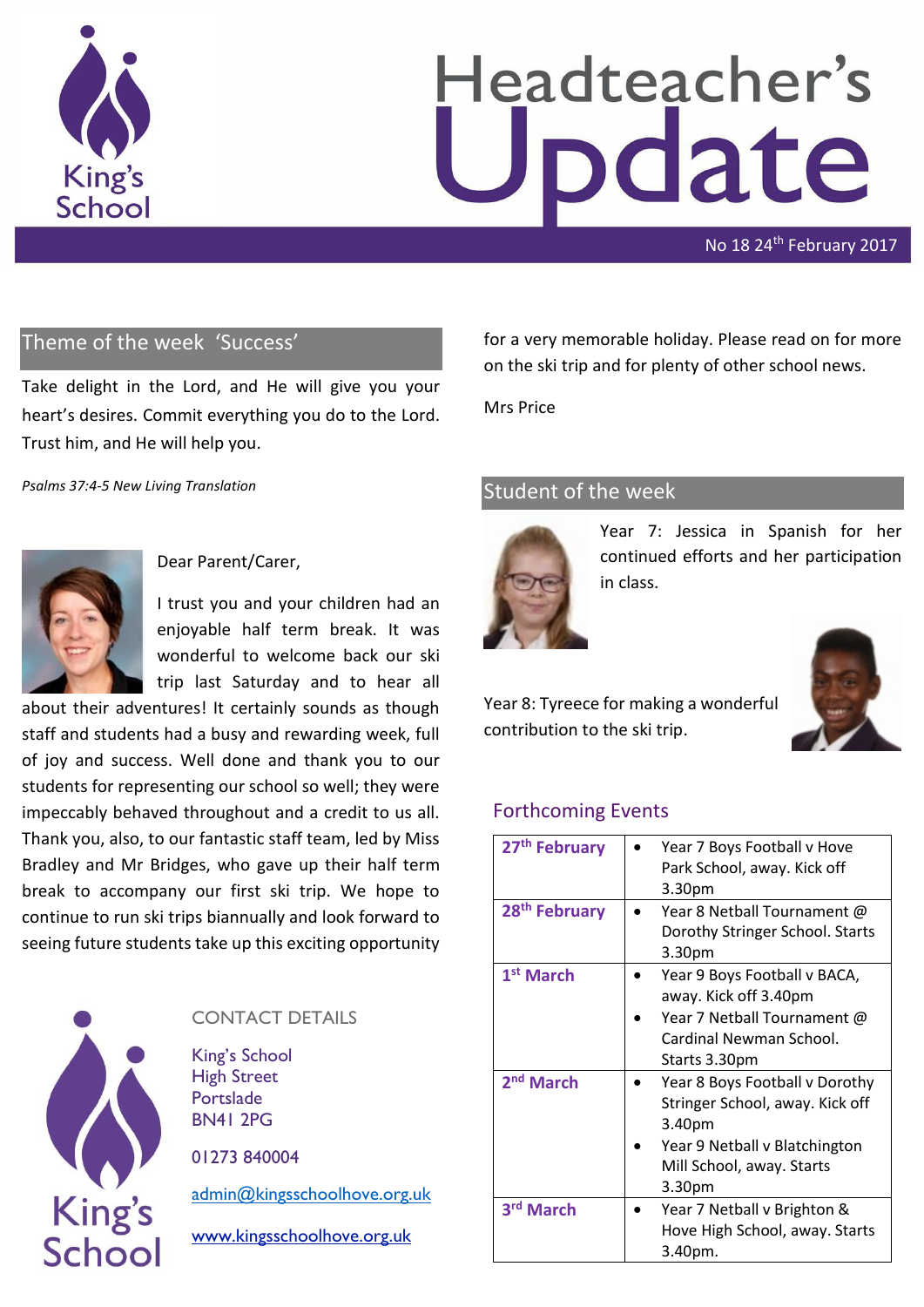### **Headteacher's Update King's School**



Year 9: Isobel in French for the excellent work she does and the effort she consistently puts into her lessons.

Year 10: Nanu for consistently mature and positive attitude to her studies.



Ski Trip



The half term ski trip to Bardonecchia was a fantastic success. Despite many students starting as complete beginners, everyone was exploring the mountains on blue and red runs by the end of the week. Aside from skiing, the students enjoyed bum-boarding, karaoke and dressing up for the disco as well as multiply Italian hot chocolates après ski. New friendships were forged, behaviour was outstanding and very few complained of injuries. A big thank you to Miss Bradley for superb organisation and the staff team who helped make this happen. We were incredibly proud of our students who were excellent ambassadors for King's School. Bring on the next one!

A web site is under development, where you will be able to log in and view the photographs taken on the trip. We will notify you when it is complete.

### King's School Marathon Team

## **Brighton Marathon®**

Mrs Price, Mr Walker, Miss Staples and Mr Cornell are running this year's Brighton Marathon on Sunday 9th April as 'Team King's'! The team are raising money for Children with Cancer (Polegate branch) and Rays of Sunshine. Both these charities have supported our students and we are hoping to raise a significant sum of money, to be divided equally between the two charities, to support their vital work. Team members are now running between 30-40 miles a week as training ramps up! We will keep you updated on their progress in future newsletters and hope many of you will want to take to the streets on the day to support them. If you would like to sponsor the team please see our fundraising pages: (Rays of Sunshine) [https://www.justgiving.com/fundraising/KingsTeam20](https://www.justgiving.com/fundraising/KingsTeam2017) [17](https://www.justgiving.com/fundraising/KingsTeam2017) and (Children with Cancer) <https://www.justgiving.com/fundraising/Kings2017> Thank you for your support.

### Enrichment Day

As you know, our next Enrichment Day is on Tuesday 28<sup>th</sup> March and we are looking forward to venturing off timetable again for a day of educational visits and enriching experiences in school. Year 7 students will be going on a trip to the Globe Theatre or attending a Shakespeare day in school. A letter is going home about their day this week – please ensure reply slips are completed and returned regarding their choice of event. Year 8 students will either be going on a trip to Bodiam Castle or participating in a STEM day in school; Year 9 students will either be on the Trenches residential trip or they will participate in a PSHE day in school; all Year 10 students will all be involved in a 'Study Skills' day in school. We are pleased that Mr O'Sullivan from our sister school, Turing House, will be joining us for this day to work with Year 10. Further information will follow in forthcoming newsletters.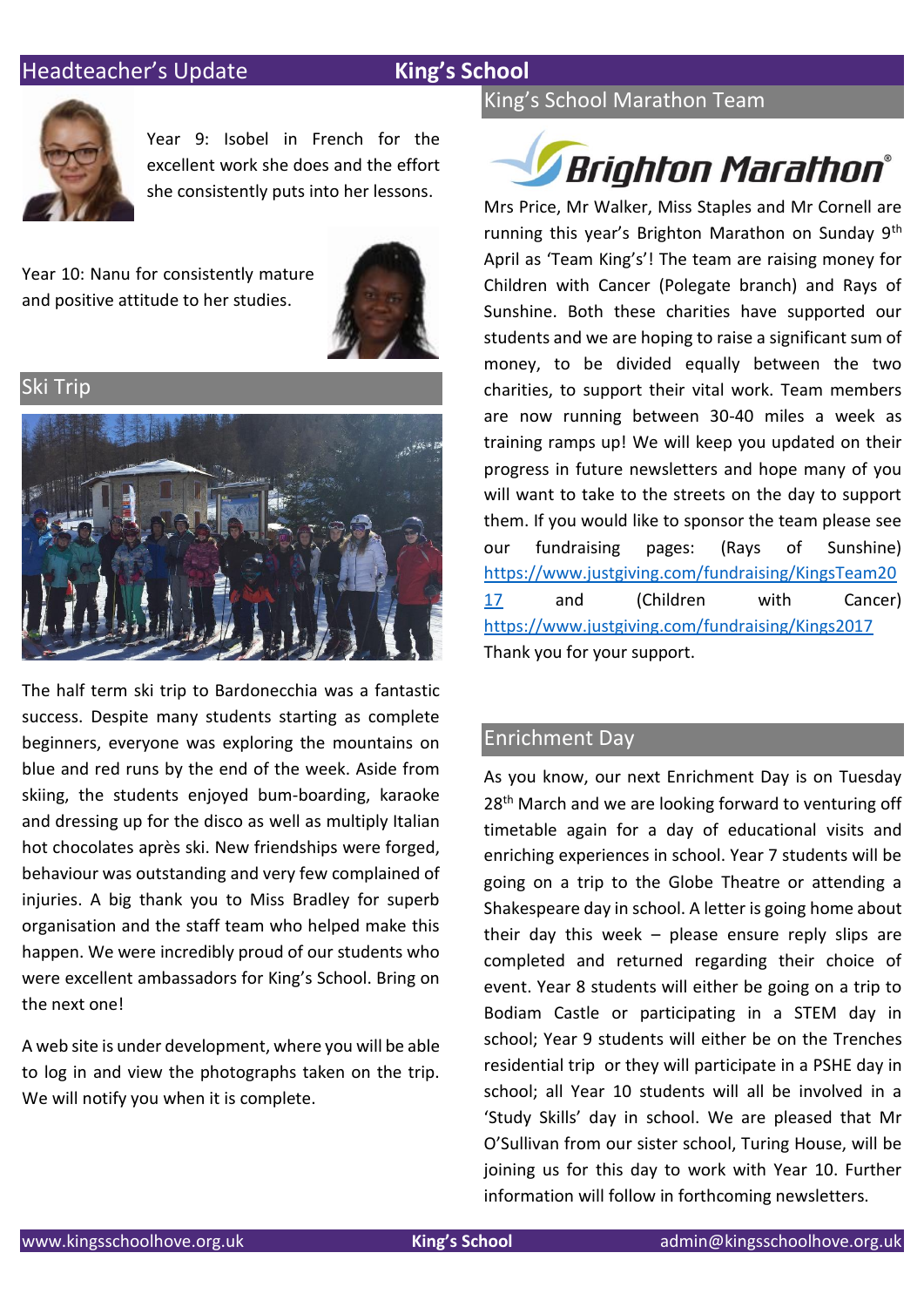### Hairspray – King's School Production!



The rush to secure tickets has well and truly started and they are selling like hot cakes! So, to avoid disappointment, purchase your tickets now at reception or through Scopay. The limited amount of tickets still available will be sold on a first-come-firstserved basis. Below is a list of the

performance times and dates and the ticket prices:

### **Thursday 16th March**

*Matinee performance 1pm* – limited seats are available with the majority of the seats being taken by primary school students. Ticket price: £5

*Evening Performance 7pm* – Ticket price: £8

### **Friday 17th March**

### *Evening Performance 7pm* – Ticket price: £8

Tickets will only be sold to King's students and their immediate families. Groups of students must be accompanied by an adult. All the performances will be at The Barn Theatre, which is located in Southwick Community Centre (website details below). Ticket costs support us with the hire of this fantastic venue. It would be great to see you at the performances, supporting the students and the school and enjoying an evening of musical theatre. We think the cast is fantastic and that you will love the show. Refreshments and programmes will be available on the evening. We are currently putting together the programme for the event and if you are a parent of a child at King's and would like to advertise your business in the programme, please contact our Finance Office on the school phone number, 01273 840004.

[http://www.southwickcommunitycentre.org.uk/conta](http://www.southwickcommunitycentre.org.uk/conta%20ct.html)  [ct.html](http://www.southwickcommunitycentre.org.uk/conta%20ct.html)

### Sports Results

### **Year 7&8 Rugby Festival at Hove Rugby Club**

On Wednesday, twelve Year 7 and 8 students took part in a fantastic girls' rugby tournament at Hove Rugby Club. The afternoon was organised and led by Brighton's local RFU coaches, who worked alongside coaches from the rugby club itself. The girls participated in an adapted contact rugby tournament, against other local secondary schools. The twelve students were separated into two teams, who played four other schools in total. Both teams were able to beat Longhill High School, PACA and Brighton and Hove High School, and both lost to an exceptionally strong Varndean School team.

King's have been fortunate enough to taking part in the 'All School's Project', that the RFU have set up nationwide. We are one of six schools in Brighton and Hove that have received this available funding, which has allowed RFU coaches to come into our curriculum lessons and teach a range of our students. The girls showed some outstanding tackling skills throughout Wednesday's tournament, and were able to transfer their newly learnt rugby knowledge into a competitive environment. A huge well done to all of the girls, as always, they were a credit to King's.

Team 1: Molly Lambert, Carys Glazier, Ruby Wilson, Skye Vogel, Sophie Knight, Katy Kennedy and Caitlin Jutton.

Team 2: Hannah Brace, Kaddy Arana, Devina Smedley, Millie Paget, Eve Martin, Sienna Balmont and Erin Arthur.

*Hove Rugby Club are looking to expand their U13 and U15 teams. Training is held at Hove Rugby ground from 10.30am every Sunday. It would be a fantastic opportunity for our girls to get involved with a local rugby club and to develop their skills further. Please see their website to send a direct email to Fiona Nehls, or call 01273 505103, if your daughter is interested.*